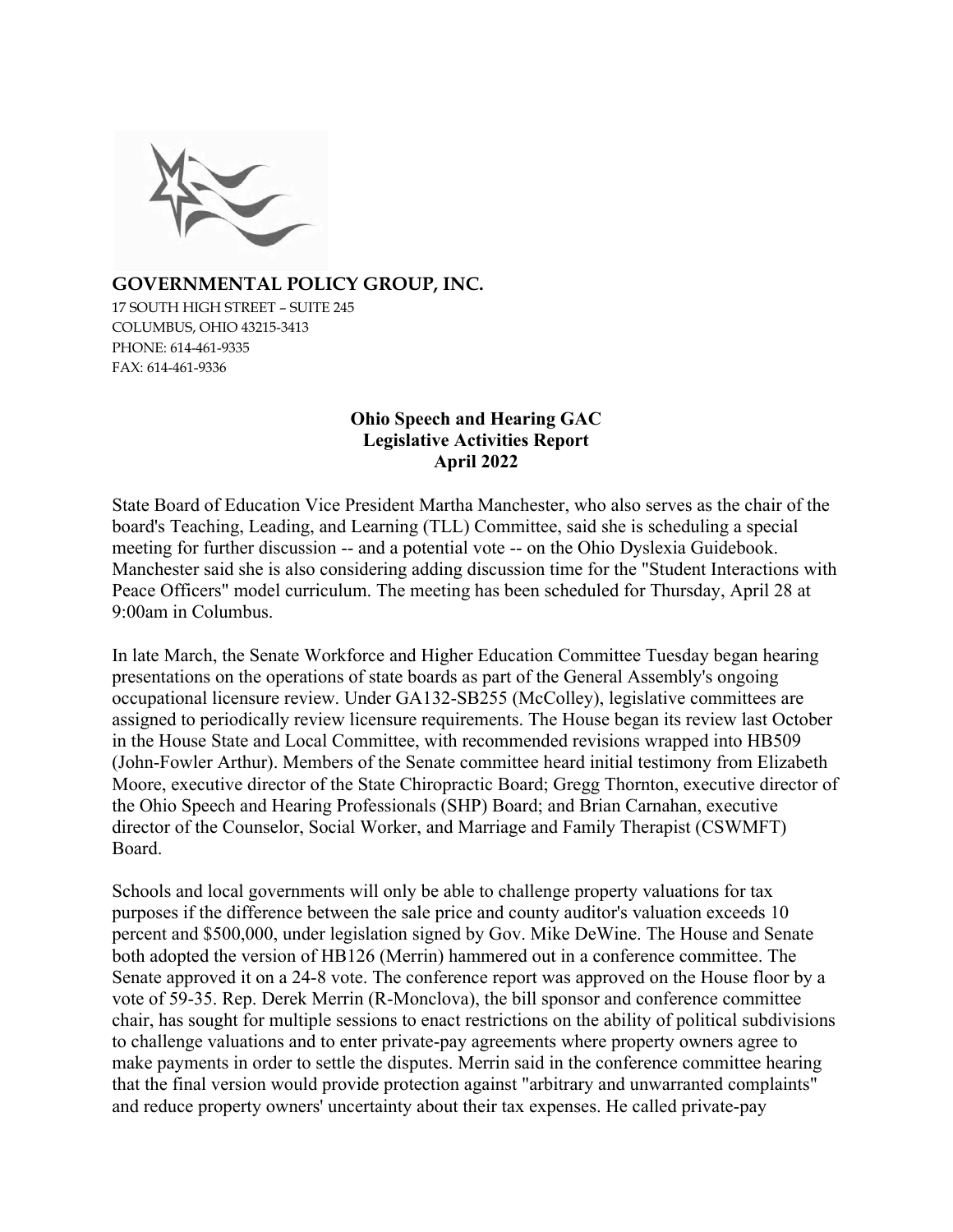agreements, which are banned in the bill, "special, unseemly cash payments that distort values and treat taxpayers differently."

Saying "state officials, not federal courts, draw state electoral districts" and that the U.S. Supreme Court has given a clear answer that federal courts must impose new maps only as a last resort, a three-judge federal panel pushed its date of last resort back to Saturday, May 28. If the state does not come up with a new plan by then, the judges said, they will order the use of the third plan adopted by the Ohio Redistricting Commission for the upcoming election. In a per curiam opinion, U.S. District Chief Judge Algenon Marbley, U.S. Circuit Judge Amul Thapar and U.S. District Judge Benjamin Beaton agreed the case has standing and that they must act in a federal lawsuit brought by Republican activists if the state does not resolve its redistricting issue. Marbley, however, dissented on the remedy that the court should order which appears to negate the need for any further action by the commission and clears the way for a second primary on Aug. 2.

U.S. Rep. Bob Gibbs (R-Ashland) made the sudden announcement that he will not seek reelection this year, forgoing a primary where he faced a candidate backed strongly by former President Donald Trump. Gibbs released a statement through his campaign criticizing the redistricting process that drew him with Max Miller, a former Trump staffer who has the backing of the former president and who had originally announced a campaign to unseat U.S. Rep. Anthony Gonzalez (R-Canton), who is also not running for re-election. "It is irresponsible to effectively confirm the congressional map for this election cycle seven days before voting begins, especially in the Seventh Congressional District where almost 90 percent of the electorate is new and nearly two- thirds is an area primarily from another district, foreign to any expectations or connection to the current Seventh District," Gibbs said in a statement.

During a recent floor session, Rep. Janine Boyd (D-Cleveland Heights) announced that she is leaving the House to take a position with the Biden administration. "This all happened really fast," Boyd said, later telling Hannah News that details about her new position will be released shortly.

Below is a list of legislation we are currently tracking during the 134th Ohio General Assembly:

**HB1 CREATE NEW SCHOOL FINANCING SYSTEM** (CALLENDER J, SWEENEY B) To create a new school financing system for fiscal year 2022 and each fiscal year thereafter.

 *Current Status:* 3/1/2021 - House Finance Primary and Secondary Education Subcommittee, (Fourth Hearing) *State Bill Page:* https://www.legislature.ohio.gov/legislation/legislationsummary?id=GA134-HB-1

**HB6 MODIFY LAWS GOVERNING CERTAIN PROFESSIONS DUE TO COVID-19** (ROEMER B) To amend Section 30 of H.B. 197 of the 133rd General Assembly to modify the laws governing certain health professionals and educator preparation programs due to COVID-19 and other circumstances and to modify the electric utility laws regarding energy efficiency programs; to amend the version of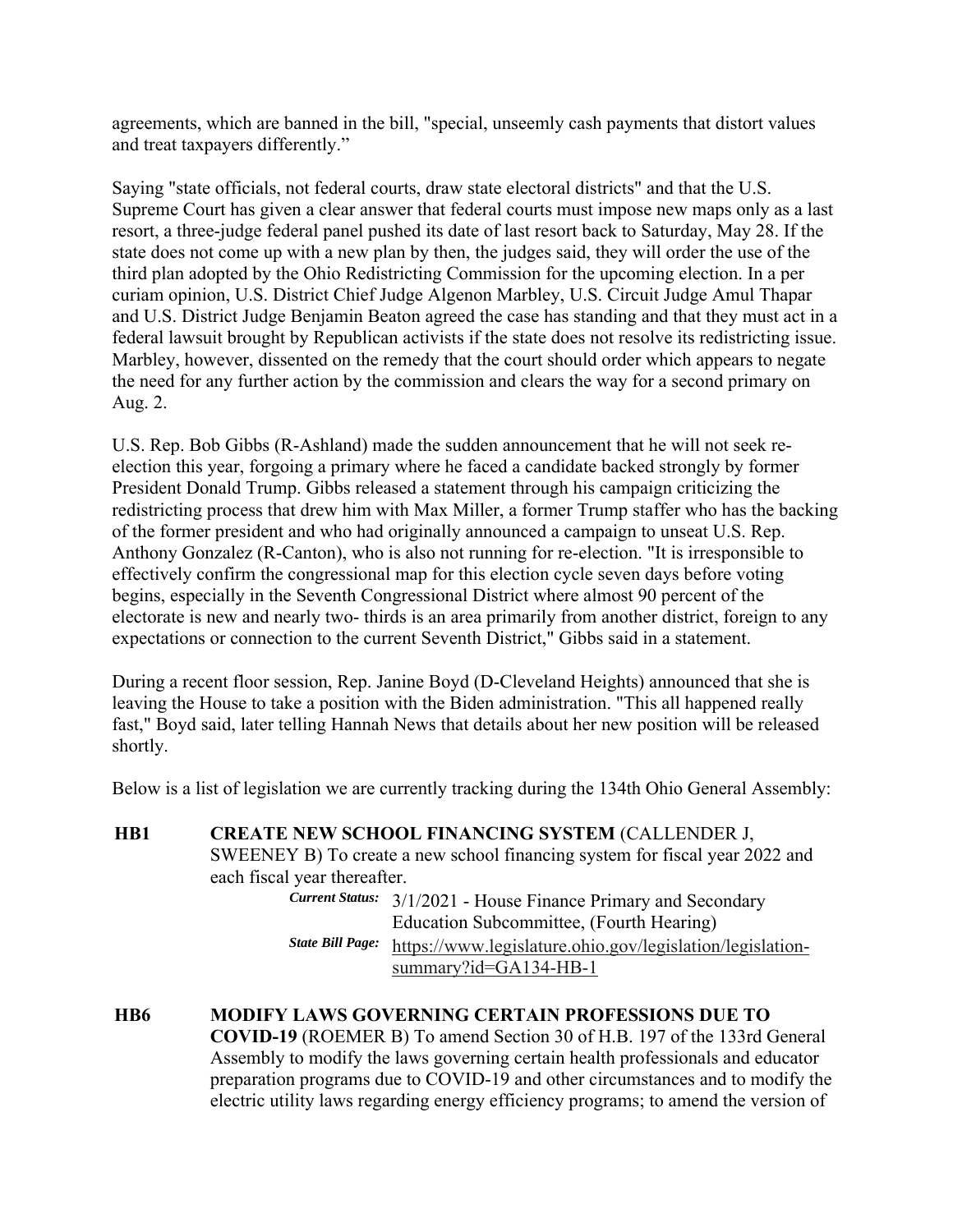section 4729.92 of the Revised Code that is scheduled to take effect on October 9, 2021, to continue the changes to that section on and after that date; and to declare an emergency.

> *Current Status:* 5/14/2021 - **SIGNED BY GOVERNOR**; eff. Immediately, Sections 3 and 4 eff. 10/9/21 *State Bill Page:* https://www.legislature.ohio.gov/legislation/legislationsummary?id=GA134-HB-6

#### **HB13 MODIFY THE CAMPAIGN FINANCE LAW** (GRENDELL D, FRAIZER

M) To modify the campaign finance law and to declare an emergency. *Current Status:* 4/15/2021 - House Government Oversight, (Second Hearing) *State Bill Page:* https://www.legislature.ohio.gov/legislation/legislationsummary?id=GA134-HB-13

**HB60 PERMIT MEDICAL MARIJUANA FOR AUTISM** (BRENT J, SEITZ B) To

authorize the use of medical marijuana for autism spectrum disorder.

 *Current Status:* 3/30/2022 - Senate Health, (First Hearing) *State Bill Page:* https://www.legislature.ohio.gov/legislation/legislationsummary?id=GA134-HB-60

#### **HB90 OVERSIGHT OF GOVERNOR'S AND HEALTH ORDERS** (WIGGAM S,

EDWARDS J) To establish legislative oversight of the Governor's executive orders, certain public health orders, and emergency rules, including by establishing the Ohio Health Oversight and Advisory Committee.

> *Current Status:* 2/24/2021 - **SUBSTITUTE BILL ACCEPTED**, House State and Local Government, (Third Hearing) *State Bill Page:* https://www.legislature.ohio.gov/legislation/legislationsummary?id=GA134-HB-90

## **HB103 REGARDS ADOPTION/DURATION EMERGENCY RULES** (MERRIN

D) Regarding the adoption and duration of emergency administrative rules.

- *Current Status:* 3/24/2021 House State and Local Government, (Second Hearing)
- *State Bill Page:* https://www.legislature.ohio.gov/legislation/legislationsummary?id=GA134-HB-103
- **HB110 OPERATING BUDGET** (OELSLAGER S) To make operating appropriations for the biennium beginning July 1, 2021, and ending June 30, 2023, to levy taxes, and to provide authorization and conditions for the operation of state programs. *Current Status:* 7/1/2021 - **SIGNED BY GOVERNOR**; effective 7/1/21 *State Bill Page:* https://www.legislature.ohio.gov/legislation/legislationsummary?id=GA134-HB-110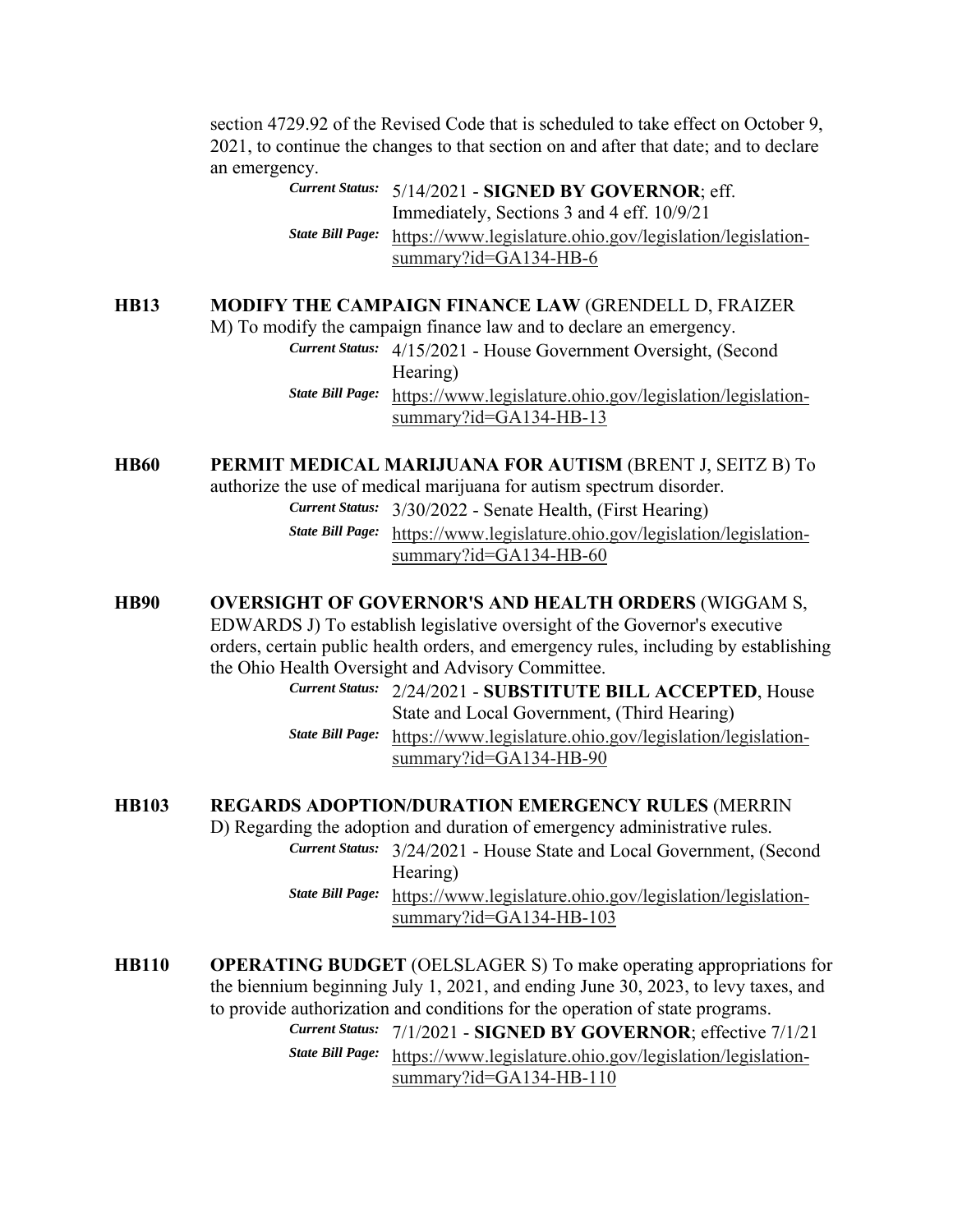**HB122 TELEHEALTH SERVICES** (FRAIZER M, HOLMES A) To establish and modify requirements regarding the provision of telehealth services, to establish a provider credentialing program within the Medicaid program, to revise the law governing the State Medical Board's One-Bite Program, and to extend the suspension of certain programs and requirements under the state's insurance laws until January 1, 2026.

> *Current Status:* 12/22/2021 - **SIGNED BY GOVERNOR**; eff. 3/23/22 *State Bill Page:* https://www.legislature.ohio.gov/legislation/legislationsummary?id=GA134-HB-122

#### **HB125 HEALTH INSURANCE PREMIUMS/ BENEFITS** (CROSSMAN J,

LIGHTBODY M) Regarding health insurance premiums and benefits. *Current Status:* 2/24/2021 - House Insurance, (First Hearing) *State Bill Page:* https://www.legislature.ohio.gov/legislation/legislationsummary?id=GA134-HB-125

**HB160 HEALTH CARE COST ESTIMATES** (HOLMES A) Regarding the provision of health care cost estimates.

*Current Status:* 3/10/2021 - House Insurance, (First Hearing)

 *State Bill Page:* https://www.legislature.ohio.gov/legislation/legislationsummary?id=GA134-HB-160

**HB169 SUPPORT PANDEMIC RECOVERY** (CUTRONA A, SWEARINGEN D) To make appropriations to support recovery from the COVID-19 pandemic.

 *Current Status:* 12/23/2021 - **SIGNED BY GOVERNOR**; eff. 12/23/21 *State Bill Page:* https://www.legislature.ohio.gov/legislation/legislationsummary?id=GA134-HB-169

### **HB198 REQUIRE COVERAGE OF HEARING AIDS FOR CERTAIN PEOPLE**

(RUSSO A, MANCHESTER S) To require health plan issuers to cover hearing aids and related services for persons twenty-one years of age and younger and to designate these changes Madeline's Law.

- *Current Status:* 5/11/2021 House Health, (Second Hearing) *State Bill Page:* https://www.legislature.ohio.gov/legislation/legislationsummary?id=GA134-HB-198
- **HB202 VOID ORDERS REQUIRING FACIAL COVERINGS** (POWELL J) To void the order of the Interim Director of Health requiring the use of facial coverings throughout the state and prohibit the Governor or other administrative department heads from requiring the use of facial coverings without approval by the General Assembly.

 *Current Status:* 4/22/2021 - House Government Oversight, (First Hearing) *State Bill Page:* https://www.legislature.ohio.gov/legislation/legislationsummary?id=GA134-HB-202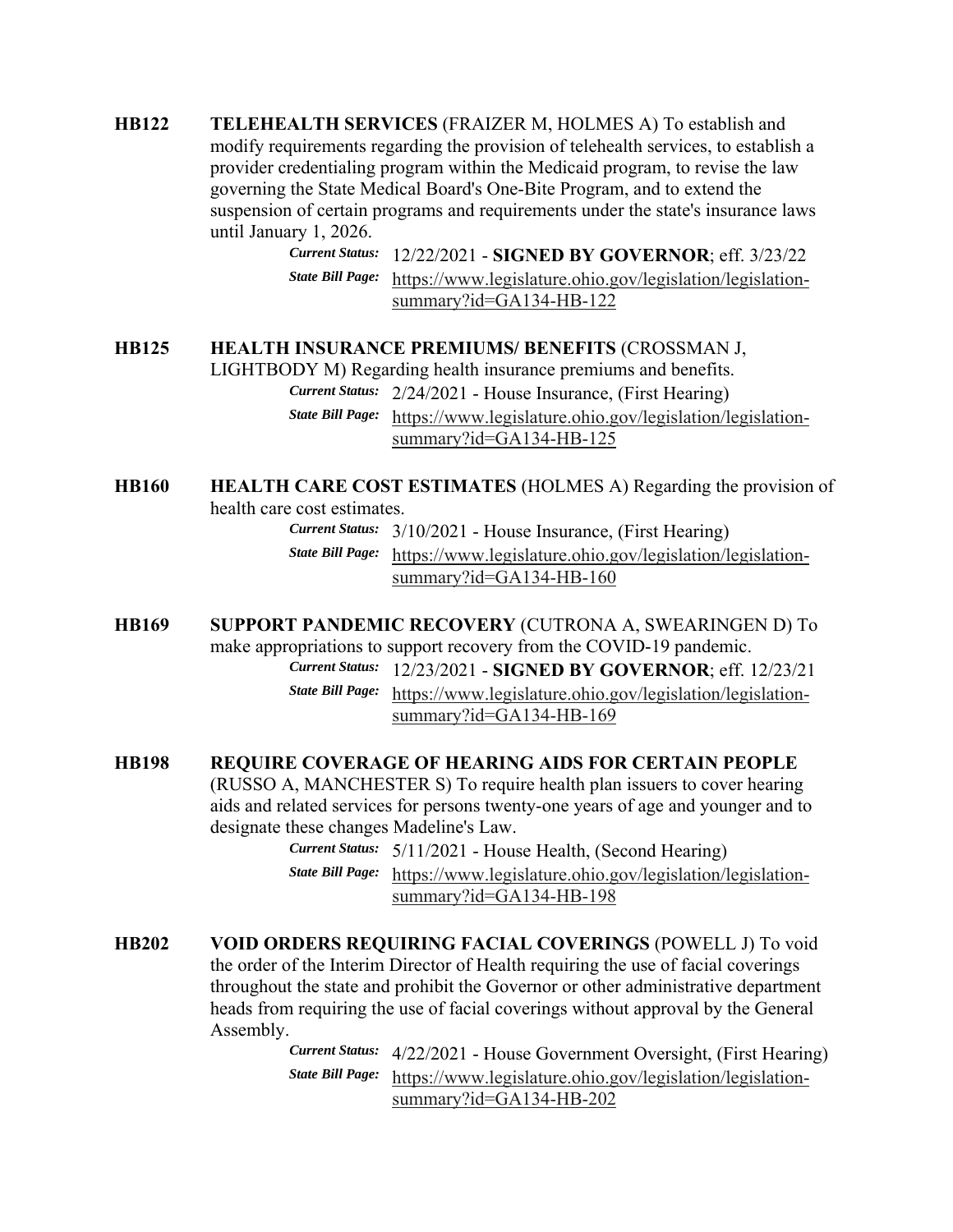#### **HB203 REQUIRE OCCUPATIONAL LICENSE IF EXPERIENCED IN OTHER**

**STATE** (POWELL J) To require an occupational licensing authority to issue a license or government certification to an applicant who holds a license, government certification, or private certification or has satisfactory work experience in another state under certain circumstances and to amend the version of section 3319.22 of the Revised Code that is scheduled to take effect on April 12, 2023, to continue the changes on and after that date.

> *Current Status:* 4/6/2022 - **REPORTED OUT AS AMENDED**, House State and Local Government, (Sixth Hearing) *State Bill Page:* https://www.legislature.ohio.gov/legislation/legislationsummary?id=GA134-HB-203

### **HB218 COVID-19 VACCINE - QUALIFIED IMMUNITIES** (CUTRONA A) To

address medical requirements for employees and students; to address qualified civil immunity regarding certain coronaviruses; to authorize emergency medical technicians to administer COVID-19 tests; to expressly cover COVID-19 vaccine injuries under the workers' compensation system; and to repeal sections 3792.05, 3792.07, and 3792.08 of the Revised Code on September 30, 2025.

> *Current Status:* 12/7/2021 - Senate General Government Budget, (Second Hearing) *State Bill Page:* https://www.legislature.ohio.gov/legislation/legislationsummary?id=GA134-HB-218

**HB248 VACCINE CHOICE ACT** (GROSS J) To authorize an individual to decline a vaccination and to name this act the Vaccine Choice and Anti-Discrimination Act. *Current Status:* 8/24/2021 - House Health, (Sixth Hearing)

 *State Bill Page:* https://www.legislature.ohio.gov/legislation/legislationsummary?id=GA134-HB-248

# **HB252 AUDIOLOGY/SPEECH-LANGUAGE PATHOLOGY INTERSTATE**

**COMPACT** (WHITE A, PLUMMER P) To enter into the Audiology and Speech-Language Pathology Interstate Compact.

 *Current Status:* 7/1/2021 - **SIGNED BY GOVERNOR**; eff. 9/30/21 *State Bill Page:* https://www.legislature.ohio.gov/legislation/legislationsummary?id=GA134-HB-252

**HB267 LIMIT PUBLIC HEALTH ORDERS** (JORDAN K) To limit the duration of public health orders and to allow the General Assembly to act via concurrent resolution in response to a public health emergency if the Governor or Department of Health does not.

> *Current Status:* 5/4/2021 - Referred to Committee House State and Local Government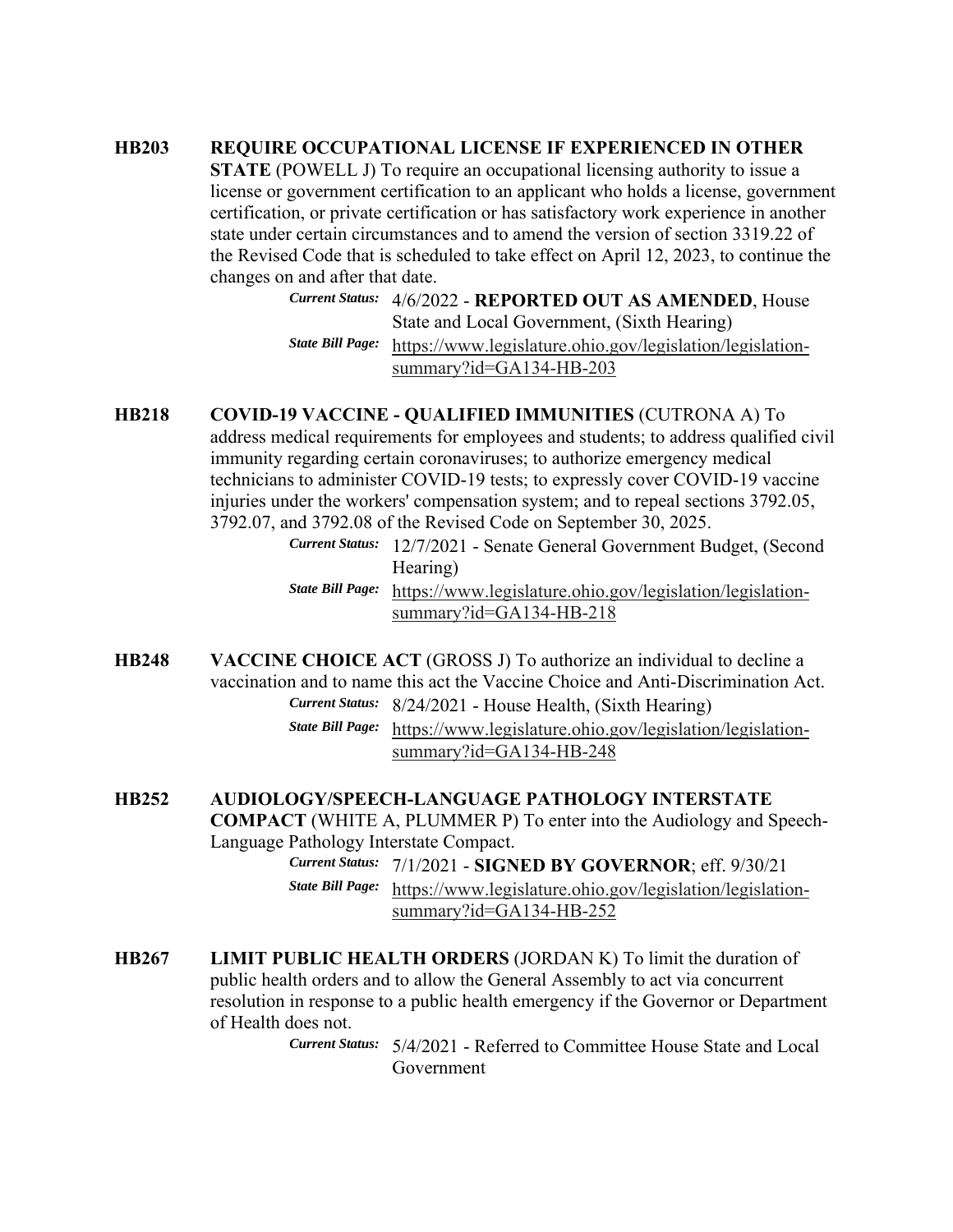### *State Bill Page:* https://www.legislature.ohio.gov/legislation/legislationsummary?id=GA134-HB-267

- **HB269 REPEAL SB22** (GALONSKI T) To repeal the version of Section 3 of S.B. 22 of the 134th General Assembly scheduled to take effect on June 23, 2021, to repeal the changes made by S.B. 22 of the 134th General Assembly to the laws governing legislative oversight of certain orders and rules issued by the executive branch, including the establishment of the Ohio Health Oversight and Advisory Committee, and to declare an emergency.
	- *Current Status:* 5/4/2021 Referred to Committee House State and Local Government *State Bill Page:* https://www.legislature.ohio.gov/legislation/legislation-

summary?id=GA134-HB-269

**HB281 MENTAL HEALTH, DISABILITY TERMINOLOGY ACT** (JARRELLS D,

YOUNG T) Regarding people with mental illnesses and people with disabilities and to name this act the Mental Health and Disability Terminology Act.

> *Current Status:* 2/9/2022 - Senate Health, (Third Hearing) *State Bill Page:* https://www.legislature.ohio.gov/legislation/legislation-

> > summary?id=GA134-HB-281

### **HB327 STOP TEACHING OF DIVISIVE CONCEPTS** (GRENDELL D, FOWLER

S) To enact "The Promoting Education, Not Indoctrination Act" regarding the promotion of divisive concepts by primary and secondary schools, state institutions of higher education, political subdivisions, and state agencies.

 *Current Status:* 2/16/2022 - **SUBSTITUTE BILL ACCEPTED**, House State and Local Government, (Fifth Hearing) *State Bill Page:* https://www.legislature.ohio.gov/legislation/legislationsummary?id=GA134-HB-327

- **HB350 PROHIBIT MANDATORY COVID-19 VACCINE** (CUTRONA A) To prohibit mandatory COVID-19 vaccinations, requiring proof of COVID-19 vaccination, and certain other actions relating to an individual's COVID-19 vaccination or health status and to declare an emergency.
	- *Current Status:* 6/22/2021 House Civil Justice, (First Hearing) *State Bill Page:* https://www.legislature.ohio.gov/legislation/legislationsummary?id=GA134-HB-350

#### **HB359 LICENSE, REGULATE ART, MUSIC THERAPISTS** (RUSSO A, CALLENDER J) To license and regulate art therapists and music therapists.

*Current Status:* 9/21/2021 - Referred to Committee House State and Local

Government

 *State Bill Page:* https://www.legislature.ohio.gov/legislation/legislationsummary?id=GA134-HB-359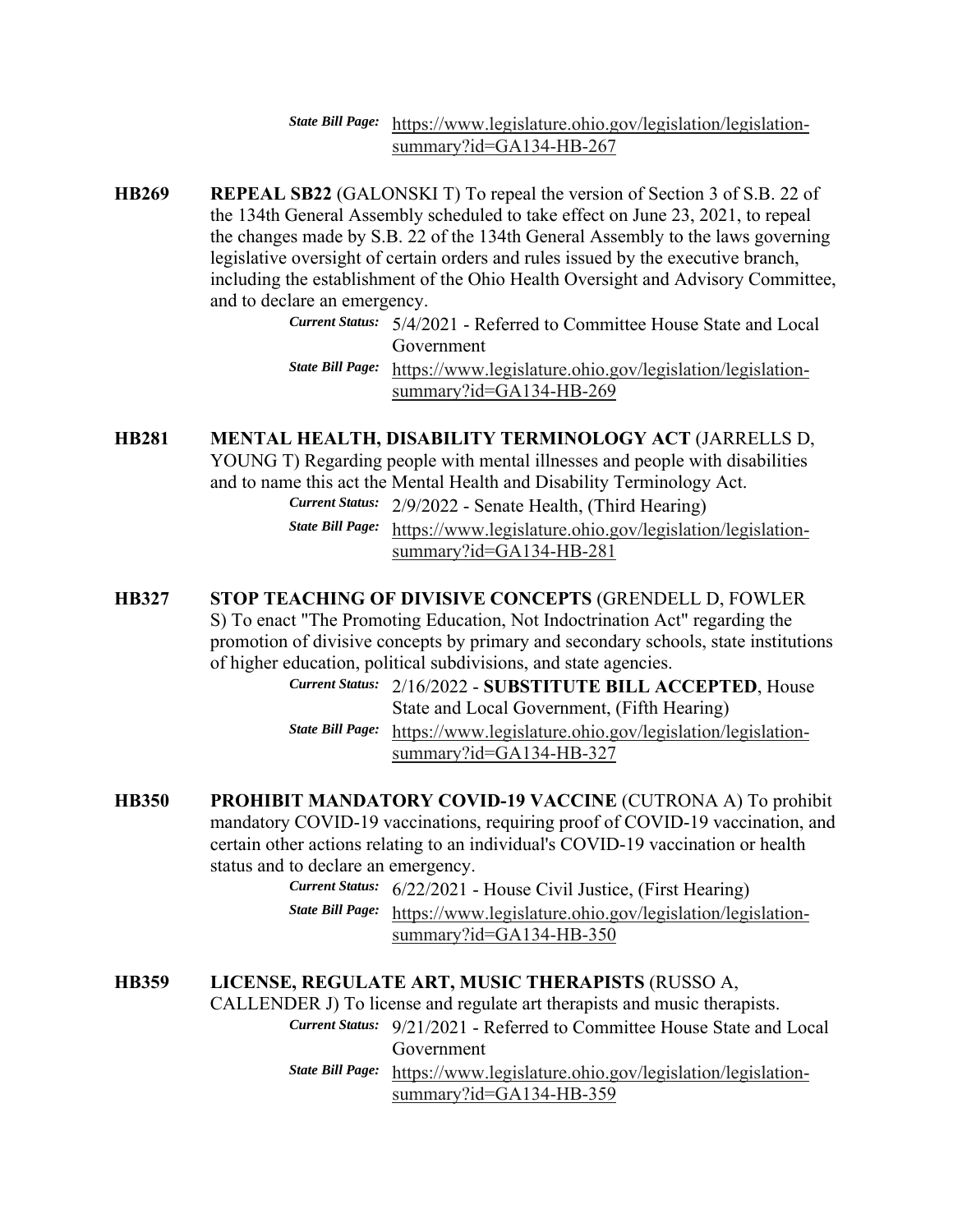# **HB376 OHIO PERSONAL PRIVACY ACT** (CARFAGNA R, HALL T) To enact the

Ohio Personal Privacy Act.

*Current Status:* 2/22/2022 - Re-Referred to Committee

 *State Bill Page:* https://www.legislature.ohio.gov/legislation/legislationsummary?id=GA134-HB-376

**HB388 REGARDING VACCINE REFUSAL** (JORDAN K) To prohibit taking certain actions against an individual because the individual refuses to be vaccinated against a disease.

 *Current Status:* 8/12/2021 - Introduced *State Bill Page:* https://www.legislature.ohio.gov/legislation/legislationsummary?id=GA134-HB-388

# **HB401 EMPLOYER-MANDATED COVID VACCINATION INJURY** (EDWARDS J) To exempt an injury or disability caused by an employer-mandated COVID-19 vaccination from the Workers' Compensation Law and to allow the employee to sue the employer for damages.

*Current Status:* 8/24/2021 - Introduced

 *State Bill Page:* https://www.legislature.ohio.gov/legislation/legislationsummary?id=GA134-HB-401

# **HB411 INDIVIDUAL PRIVACY, ANTI-DISCRIMINATION ACT** (CLICK G, GRENDELL D) To prohibit mandatory disclosures related to an individual's COVID-19 vaccination status, to name the act the Individual Privacy and Anti-Discrimination Act, and to declare an emergency.

*Current Status:* 9/8/2021 - Introduced

 *State Bill Page:* https://www.legislature.ohio.gov/legislation/legislationsummary?id=GA134-HB-411

**HB424 COVID-19 VACCINE - QUALIFIED IMMUNITIES** (KOEHLER K) To prohibit a political subdivision, public official, public school, state agency, or state institution of higher education from taking certain actions related to the COVID-19 vaccine, to codify the qualified civil immunities under H.B. 606 of the 133rd General Assembly permanently, to repeal section 3792.05 of the Revised Code on the date that is two years after the effective date of that section, and to declare an emergency.

 *Current Status:* 9/20/2021 - Introduced *State Bill Page:* https://www.legislature.ohio.gov/legislation/legislationsummary?id=GA134-HB-424

**HB435 VACCINE REQUIREMENTS** (CARFAGNA R, SEITZ B) To address COVID-19 vaccine requirements for employees and students; to extend certain timelines for qualified civil immunity and expand immunity to include hearing aid dealers and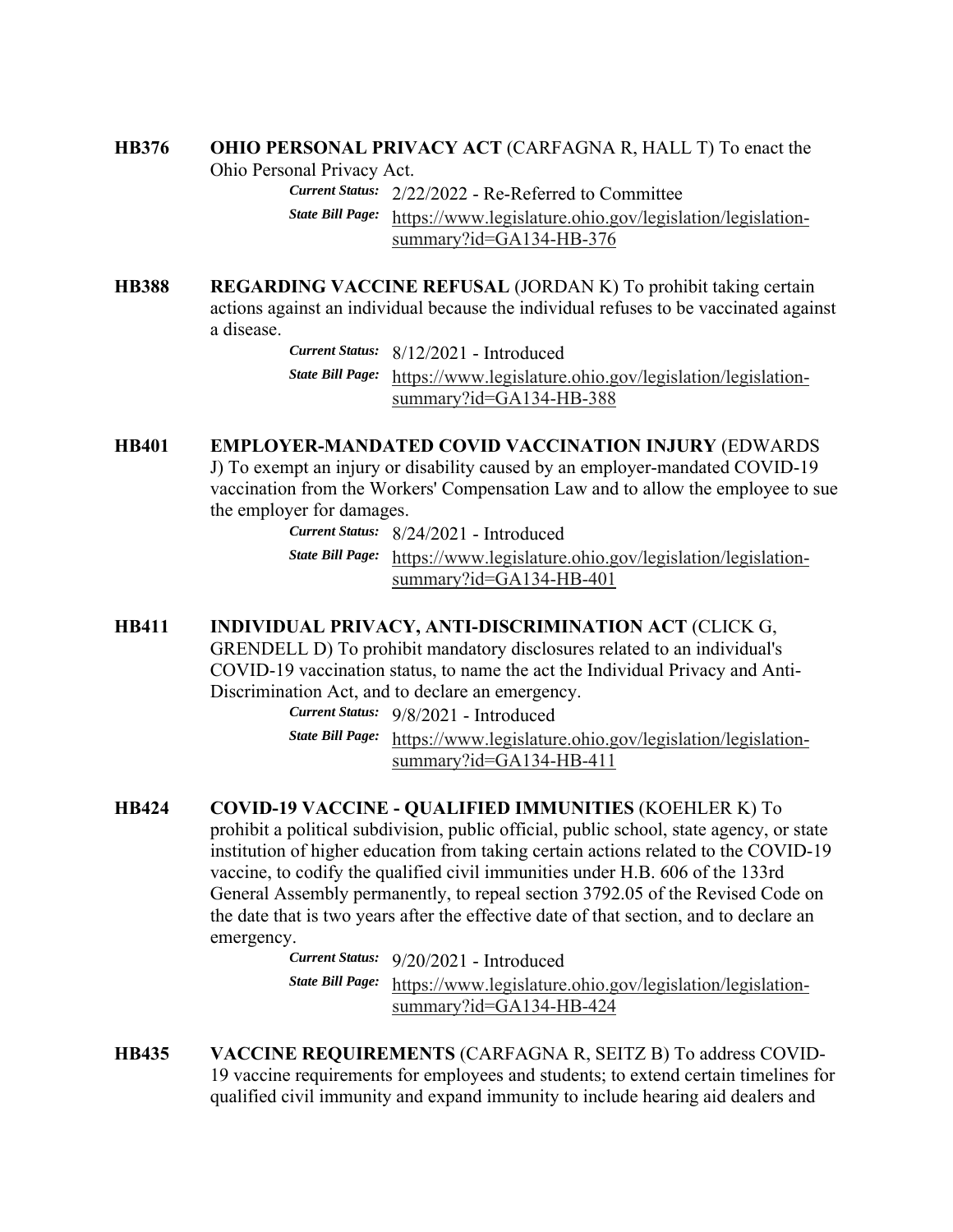hearing aid fitters; to authorize emergency medical technicians to administer COVID-19 tests; to expressly cover COVID-19 vaccine injuries under the workers' compensation system; and to repeal sections 3792.05, 3792.06, 3792.07, and 3792.08 of the Revised Code on June 30, 2023.

> *Current Status:* 10/13/2021 - Bills for Third Consideration; (Pending Committee Report) *State Bill Page:* https://www.legislature.ohio.gov/legislation/legislationsummary?id=GA134-HB-435

**HB446 OHIO HEALTH CARE PLAN** (SKINDELL M) To establish and operate the Ohio Health Care Plan to provide universal health care coverage to all Ohio residents.

> *Current Status:* 10/27/2021 - House Insurance, (First Hearing) *State Bill Page:* https://www.legislature.ohio.gov/legislation/legislationsummary?id=GA134-HB-446

**HB466 HEALTH CARE STAFFING AGENCY REQUIREMENTS** (EDWARDS J) To establish requirements for the registration and operation of health care staffing agencies.

 *Current Status:* 3/8/2022 - House Commerce and Labor, (Third Hearing) *State Bill Page:* https://www.legislature.ohio.gov/legislation/legislationsummary?id=GA134-HB-466

**HB479 ESTABLISH CONGRESSIONAL DISTRICTS** (OELSLAGER S) To declare the General Assembly's intent to enact legislation establishing congressional district boundaries for the state based on the 2020 decennial census.

*Current Status:* 11/12/2021 - , (Second Hearing)

 *State Bill Page:* https://www.legislature.ohio.gov/legislation/legislationsummary?id=GA134-HB-479

**HB481 COVID VACCINE, PASSPORT PROTECTION ACT** (JORDAN K) To enact the COVID-19 Vaccination and Passport Protection Act to prohibit schools, institutions of higher education, employers, and places of public accommodation from requiring COVID-19 vaccines or proof of vaccination.

*Current Status:* 11/8/2021 - Introduced

- *State Bill Page:* https://www.legislature.ohio.gov/legislation/legislationsummary?id=GA134-HB-481
- **HB489 INALIENABLE RIGHTS OF CONSCIENCE ACT** (CLICK G) To enact the Inalienable Rights of Conscience Act regarding students and employees who object to certain vaccines and other treatments based on reasons of conscience, including religious convictions.

*Current Status:* 11/16/2021 - Introduced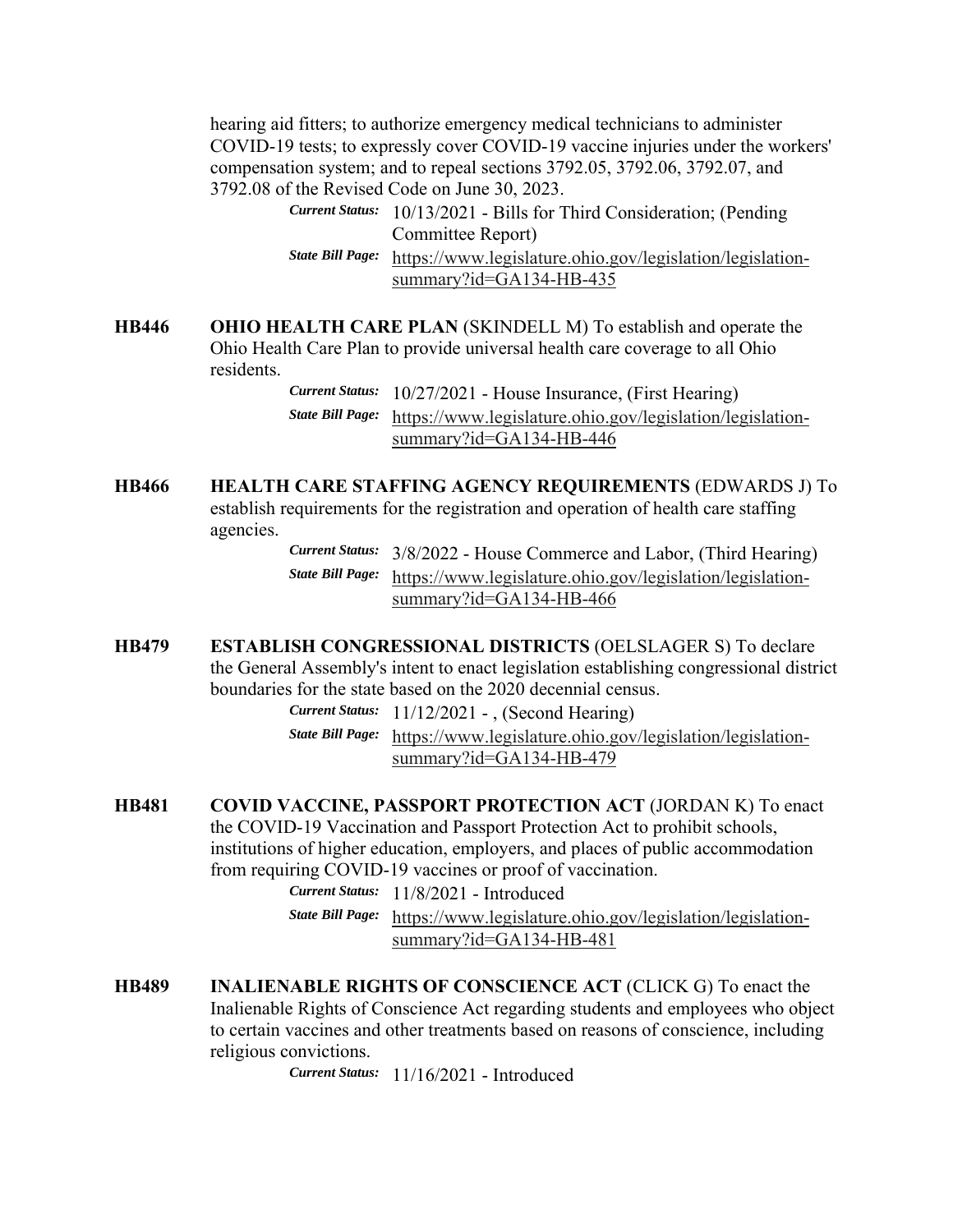#### *State Bill Page:* https://www.legislature.ohio.gov/legislation/legislationsummary?id=GA134-HB-489

**HB498 ADULT USE ACT** (CALLENDER J, FERGUSON R) To enact the Ohio Adult Use Act and to levy a tax. *Current Status:* 12/7/2021 - Referred to Committee House Finance

 *State Bill Page:* https://www.legislature.ohio.gov/legislation/legislationsummary?id=GA134-HB-498

# **HB509 REVISE OCCUPATIONAL REGULATIONS** (JOHN M, FOWLER S) To

revise and streamline the state's occupational regulations.

 *Current Status:* 3/29/2022 - Referred to Committee Senate Workforce and Higher Education

 *State Bill Page:* https://www.legislature.ohio.gov/legislation/legislationsummary?id=GA134-HB-509

**HB535 MEDICAID MANAGED CARE ORGANIZATIONS** (LIPPS S) To prohibit Medicaid managed care organizations from entering into single-source or preferred provider contracts with suppliers of durable medical equipment, prosthetic devices, orthotic devices, or medical supply items.

 *Current Status:* 1/25/2022 - Referred to Committee House Finance *State Bill Page:* https://www.legislature.ohio.gov/legislation/legislationsummary?id=GA134-HB-535

**HB544 DELAY 2022 PRIMARY** (SOBECKI L, WEST T) To repeal Section 4 of S.B. 258 of the 134th General Assembly to delay the 2022 primary election to June 7 and to declare an emergency.

 *Current Status:* 2/15/2022 - Referred to Committee House Government Oversight

- *State Bill Page:* https://www.legislature.ohio.gov/legislation/legislationsummary?id=GA134-HB-544
- **HB618 U.S. PUBLIC SERVICE LOAN FORGIVENSS** (SWEENEY B) To require the distribution of information regarding the U.S. Public Service Loan Forgiveness Program to public servants, to establish the Navigator Pilot Program to assist public servants in navigating the U.S. Public Service Loan Forgiveness Program, and to make an appropriation.

 *Current Status:* 4/5/2022 - Introduced *State Bill Page:* https://www.legislature.ohio.gov/legislation/legislationsummary?id=GA134-HB-618

**HB631 PROMOTE ALTERNATIVE TREATMENTS FOR COVID** (JORDAN K) To protect the health care professional-patient relationship, to promote alternative drugs and therapies for the treatment of SARS-CoV-2, including its variants, and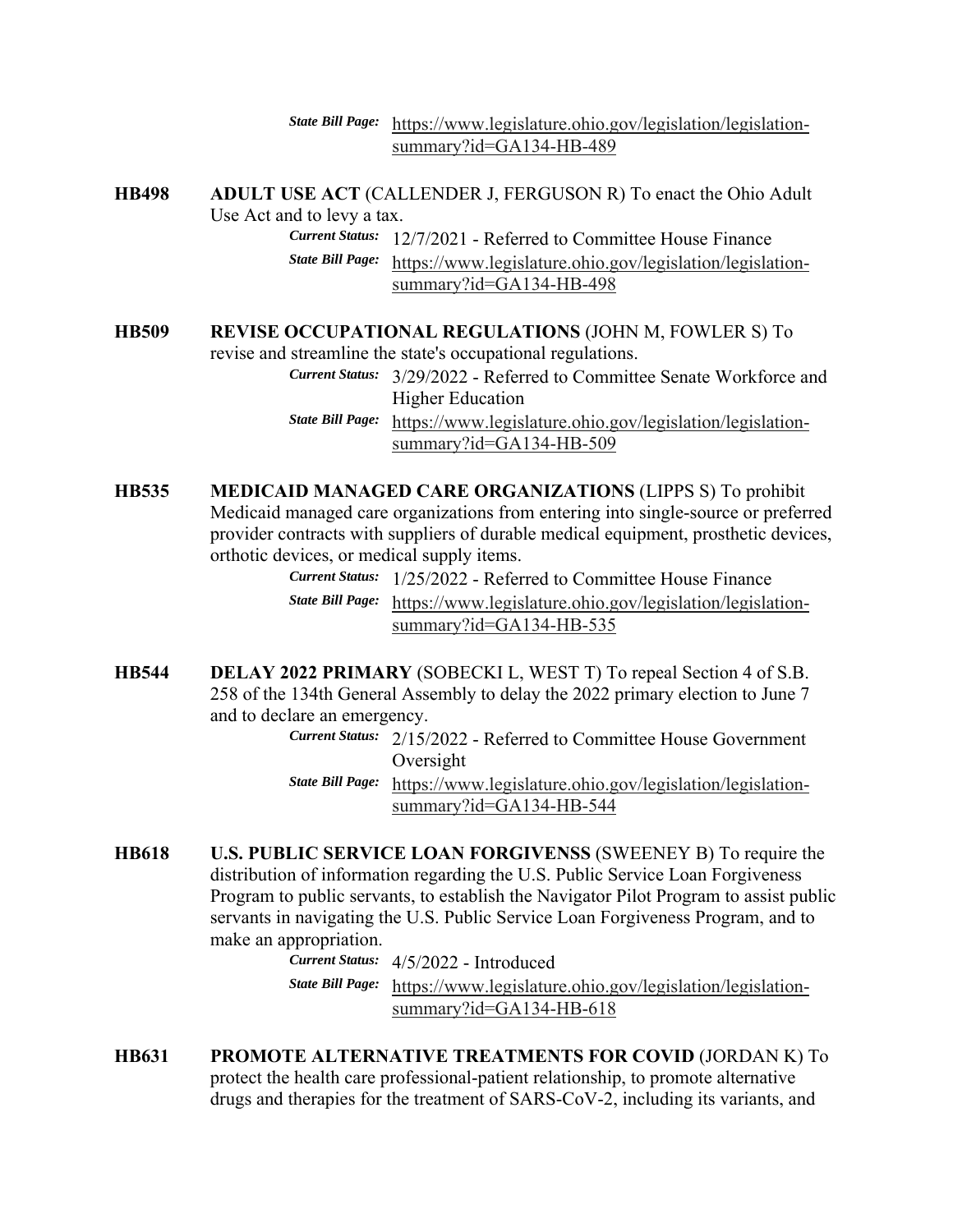COVID-19, and to name this act the COVID-19 Health Care Professional-Patient Relationship Protection Act.

 *Current Status:* 4/21/2022 - Introduced *State Bill Page:* https://www.legislature.ohio.gov/legislation/legislationsummary?id=GA134-HB-631

**HCR30 OPPOSE VACCINE MANDATES** (KOEHLER K) To urge the Congress of the United States to oppose any COVID-19 vaccine mandates made by government entities and to prohibit discrimination based on COVID-19 vaccination status.

 *Current Status:* 10/26/2021 - Referred to Committee House Government Oversight

 *State Bill Page:* https://www.legislature.ohio.gov/legislation/legislationsummary?id=GA134-HCR-30

### **HCR35 INVALIDATE PROPOSED AMENDMENTS TO OAC RULE 3301-35-04**

(CALLENDER J) To invalidate the proposed amendments to rule 3301-35-04 of the Administrative Code, the latest version of which was filed by the Department of Education with the Joint Committee on Agency Rule Review on August 20, 2021. *Current Status:* 10/20/2021 - **ADOPTED BY SENATE**; Resolution Vote 30-0

> *State Bill Page:* https://www.legislature.ohio.gov/legislation/legislationsummary?id=GA134-HCR-35

**HCR41 REPEAL STATE INCOME TAX WITHIN A DECADE** (BRINKMAN T) To declare the General Assembly's intention to repeal the state individual income tax within a decade.

> *Current Status:* 2/15/2022 - House Ways and Means, (First Hearing) *State Bill Page:* https://www.legislature.ohio.gov/legislation/legislationsummary?id=GA134-HCR-41

**SB3 NURSE LICENSURE COMPACT** (ROEGNER K) To enter into the Nurse Licensure Compact.

 *Current Status:* 7/1/2021 - **SIGNED BY GOVERNOR**; eff. 9/30/21 *State Bill Page:* https://www.legislature.ohio.gov/legislation/legislationsummary?id=GA134-SB-3

# **SB5 PHYSICAL THERAPY LICENSURE COMPACT** (ROEGNER K, BLESSING III L) To enter into the Physical Therapy Licensure Compact. *Current Status:* 3/31/2021 - **SIGNED BY GOVERNOR**; eff. 6/30/21 *State Bill Page:* https://www.legislature.ohio.gov/legislation/legislationsummary?id=GA134-SB-5

**SB6 MEDICAL LICENSURE COMPACT** (ROEGNER K, HUFFMAN S) To enter into the Interstate Medical Licensure Compact.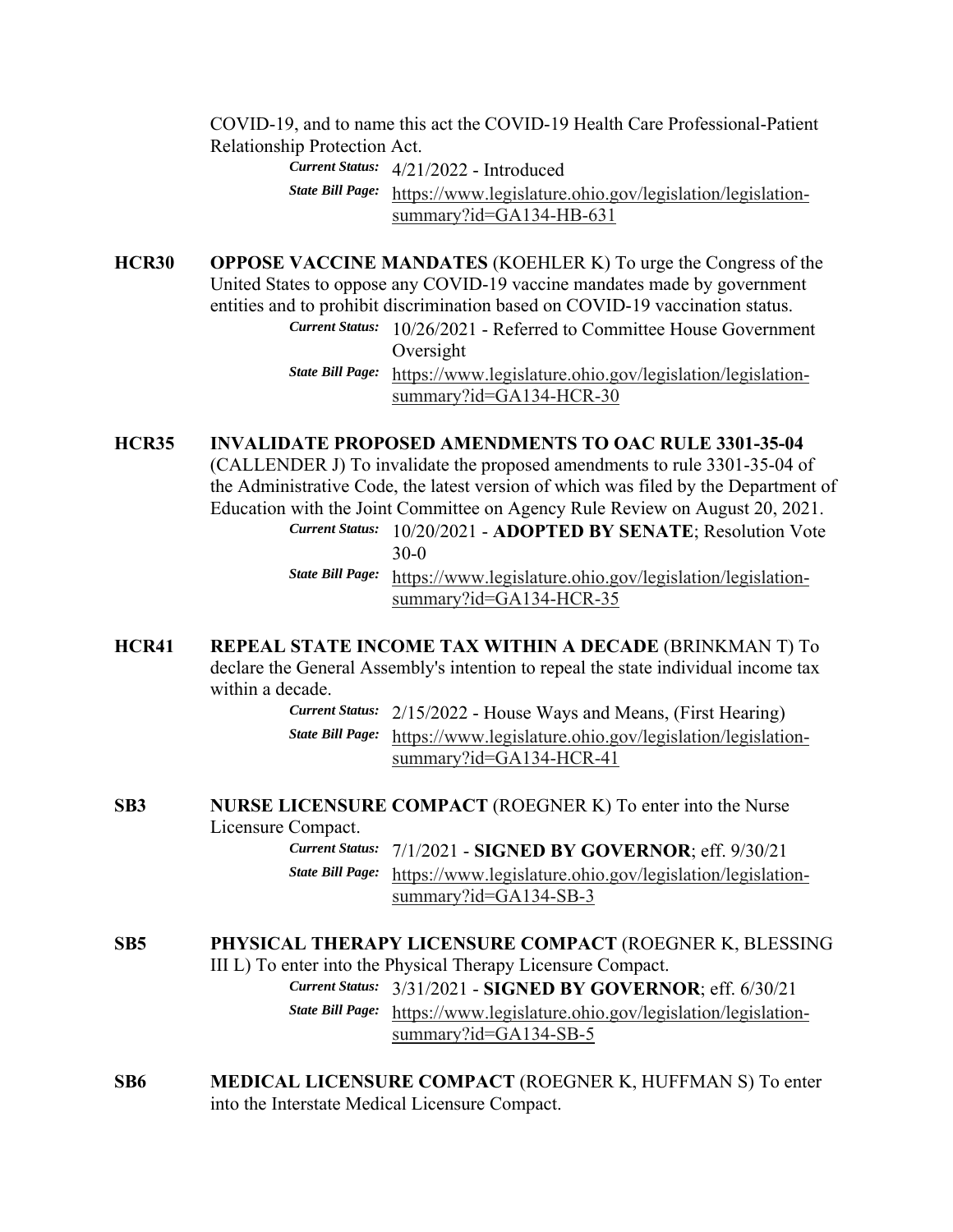*Current Status:* 7/1/2021 - **SIGNED BY GOVERNOR**; eff. 9/30/21 *State Bill Page:* https://www.legislature.ohio.gov/legislation/legislationsummary?id=GA134-SB-6

# **SB7 OCCUPATIONAL THERAPY LICENSURE COMPACT** (ROEGNER K) To

enter into the Occupational Therapy Licensure Compact.

 *Current Status:* 3/31/2021 - **SIGNED BY GOVERNOR**; eff. 6/30/21 *State Bill Page:* https://www.legislature.ohio.gov/legislation/legislationsummary?id=GA134-SB-7

## **SB9 REDUCE REGULATIONS, ELECTION FUNDING** (MCCOLLEY R,

ROEGNER K) To limit regulatory restrictions in administrative rules, to make various technical and corrective changes to the liquor laws, to amend the version of section 111.15 of the Revised Code that is scheduled to take effect September 30, 2024, to continue the limitations on and after that date, and to make an appropriation.

> *Current Status:* 3/10/2022 - **SIGNED BY GOVERNOR**; Appropriations language eff. 3/10/22, Statutory language eff. 90 days *State Bill Page:* https://www.legislature.ohio.gov/legislation/legislationsummary?id=GA134-SB-9

# **SB22 LEGISLATIVE OVERSIGHT-PUBLIC HEALTH ORDERS** (JOHNSON T, MCCOLLEY R) To establish legislative oversight of orders issued by the executive branch, including by establishing the Ohio Health Oversight and Advisory Committee.

 *Current Status:* 3/24/2021 - Consideration of Governor's Veto; House Overrides Veto, Vote 62-35 *State Bill Page:* https://www.legislature.ohio.gov/legislation/legislationsummary?id=GA134-SB-22

## **SB60 MEDICAID ESTATE RECOVERY-INFORMED CONSENT** (SCHAFFER

T) To require Medicaid applicants to certify that they have been notified about the Medicaid estate recovery program.

*Current Status:* 3/16/2022 - Senate Health, (First Hearing)

 *State Bill Page:* https://www.legislature.ohio.gov/legislation/legislationsummary?id=GA134-SB-60

# **SB111 VACCINATIONS, CORONAVIRUS RECOVERY INCLUDING**

**TOWNSHIPS** (BLESSING III L, BRENNER A) To prohibit certain mandatory vaccinations and other activities related to an individual's vaccination status and to make an appropriation related to coronavirus local fiscal recovery.

 *Current Status:* 6/24/2021 - **PASSED BY HOUSE**; Amended on Floor, Bill Vote 62-34